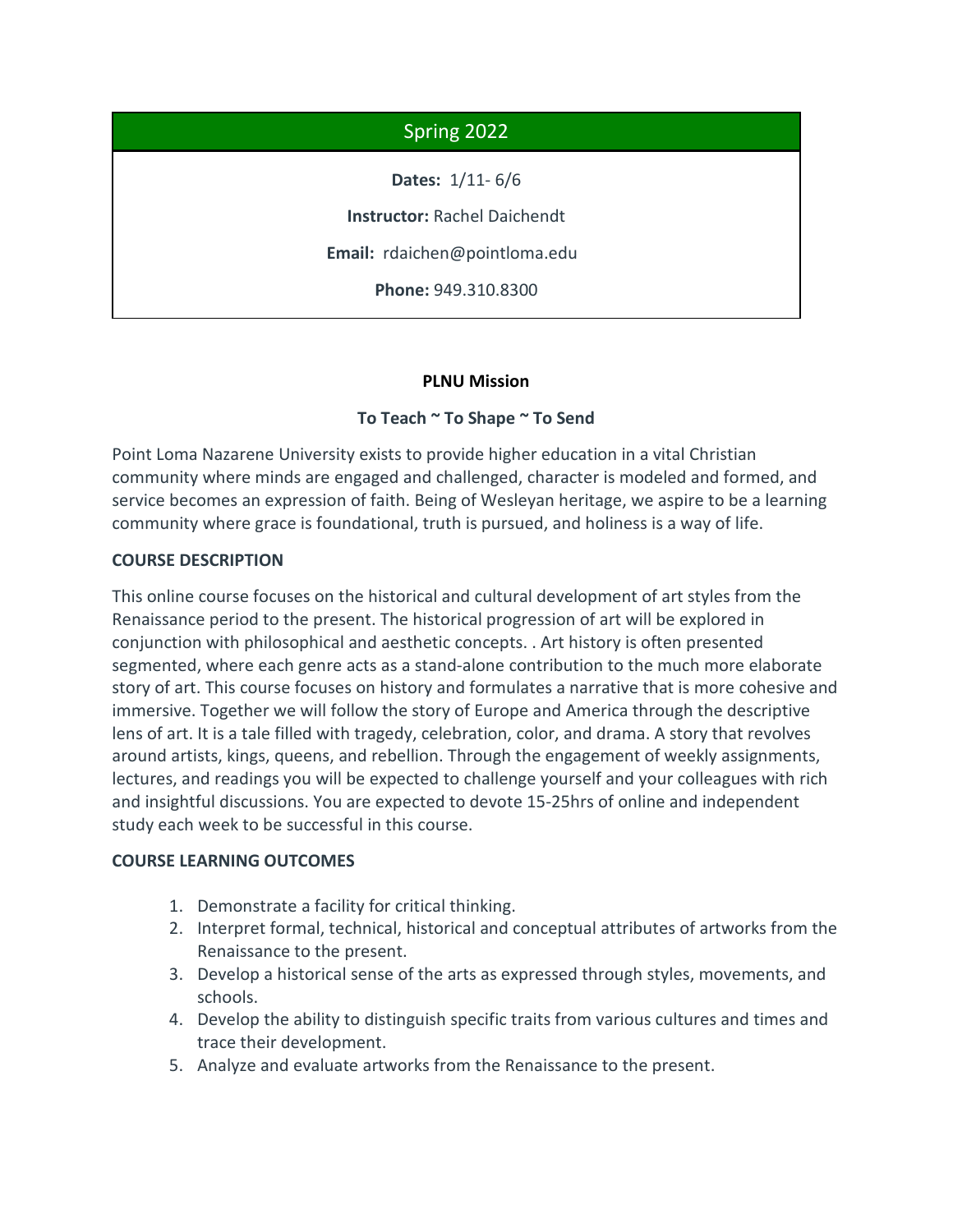6. Produce a structured analysis of art criticism as it reflects the philosophical and cultural attitudes of the time.

## **CREDIT HOUR INFORMATION**

In the interest of providing sufficient time to accomplish the stated Course Learning Outcomes, this class meets the PLNU credit hour policy for a 3 unit class delivered over five weeks. Specific details about how the class meets the credit hour requirement can be provided below:

| <b>Assignments</b>   | <b>Hours</b> |
|----------------------|--------------|
| <b>Discussions</b>   | 38           |
| Reading              | 41           |
| Assignments          | 18           |
| Quizzes              | 5            |
| <b>Final Exam</b>    | 1.5          |
| <b>Final Project</b> | 9            |
| <b>Total</b>         | 112.5        |

# **Distribution of Credit Hours**

## **REQUIRED TEXTS AND RECOMMENDED RESOURCES**

Kleiner, F. (2009). *Gardner's Art Through the Ages* (14th edition). **Volume TWO** Thomson **Wadsworth** 

Point Loma Nazarene University, as a non-profit educational institution, is entitled by law to use materials protected by the US Copyright Act for classroom education. Any use of those materials outside the class may violate the law. All supplemental materials posted on this course site (including articles, book excerpts, or other documents) are provided for your personal academic use. These materials may be protected by copyright law and should not be duplicated or distributed without the permission of the copyright owner.

## **STATE AUTHORIZATION**

State authorization is a formal determination by a state that Point Loma Nazarene University is approved to conduct activities regulated by that state. In certain states outside California, Point Loma Nazarene University is not authorized to enroll online (distance education) students. If a student moves to another state after admission to the program and/or enrollment in an online course, continuation within the program and/or course will depend on whether Point Loma Nazarene University is authorized to offer distance education courses in that state. It is the student's responsibility to notify the institution of any change in his or her physical location.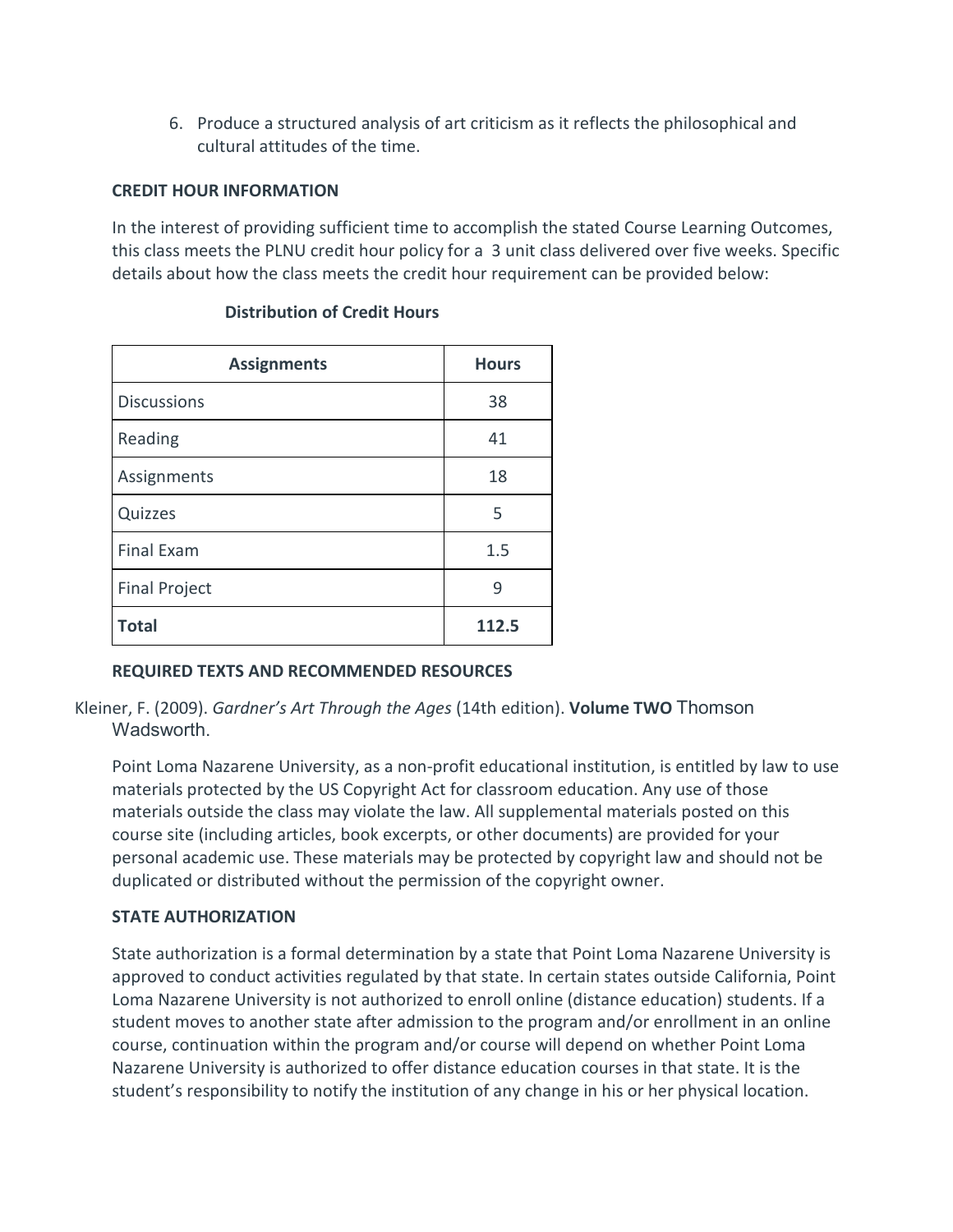Refer to the map using the below link to view which states allow online (distance education) outside of California. [https://www.pointloma.edu/offices/office-institutional-effectiveness](https://www.pointloma.edu/offices/office-institutional-effectiveness-research/disclosures)[research/disclosures](https://www.pointloma.edu/offices/office-institutional-effectiveness-research/disclosures)

#### **ASSESSMENT AND GRADING**

Grades will be based on the following guidelines:

| <b>Weighted Grade Distribution</b> |                               |  |  |
|------------------------------------|-------------------------------|--|--|
| <b>Course Assignments</b>          | <b>Percent of Final Grade</b> |  |  |
| Assignments                        | 30%                           |  |  |
| <b>Discussion</b>                  | 20%                           |  |  |
| Quizzes                            | 20%                           |  |  |
| Final Project & Final Exam         | 30%                           |  |  |

#### **GRADE SCALE**

| <b>Standard Grade Scale Based on Percentages</b> |               |               |               |                |
|--------------------------------------------------|---------------|---------------|---------------|----------------|
| A                                                | в             |               |               |                |
| A 93-100                                         | $B + 87 - 89$ | $C+77-79$     | $D+67-69$     | F Less than 59 |
| A-90-92                                          | B 83-86       | $C$ 73-76     | D 63-66       |                |
|                                                  | $B - 80 - 82$ | $C - 70 - 72$ | $D - 60 - 62$ |                |

• Students must complete the required program hours in the major (program) from Point Loma Nazarene University with a minimum grade of "C" in each course and an overall 2.00 grade point average.

#### **ASSIGNMENTS**

#### 1. **Reading/Lecture Notes**

You are expected to complete the assigned reading content pages within the first two days of the week so the reading can inform your contribution to the course.

#### 2. **Discussions**

Each week students will participate in online discussions with classmates that are related to the week's readings. These discussions replace the interactive dialogue that occurs in the traditional classroom setting**. Discussions represent 20% of the overall course grade.**

#### 3. **Quizzes**

Quizzes are taken from textbook reading, online lectures, and discussions Quizzes represent 20% of the overall course grade.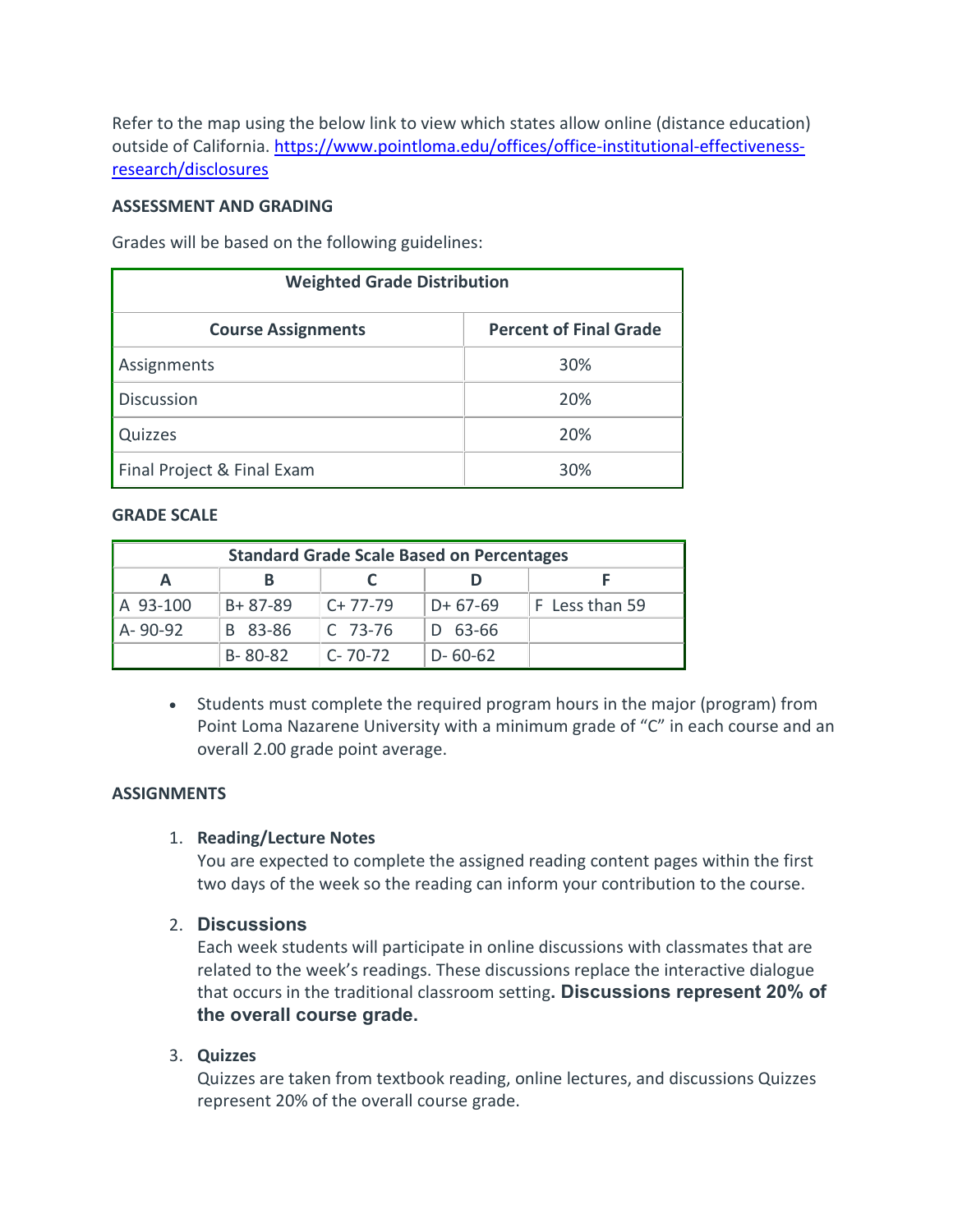## 4. **Assignments**

There are written assignments and activities due in Weeks one through Week five of this course. These assignments must reflect college-level writing and critical thinking and include synthesizing reading and analyzing fact patterns (scenarios). **Assignments represent 30% of the overall course grade.**

## 5. **Final Project and Final Exam**

In Week 5, you will have a final paper and a final exam. **Final Project and Final Exam represents 30% of the overall course grade.**

## **INCOMPLETE AND LATE ASSIGNMENTS**

All assignments are to be submitted/turned in by the beginning of the class session when they are due—including assignments posted in Canvas. Incompletes will only be assigned in extremely unusual circumstances.

## **PLNU COPYRIGHT POLICY**

Point Loma Nazarene University, as a non-profit educational institution, is entitled by law to use materials protected by the US Copyright Act for classroom education. Any use of those materials outside the class may violate the law.

## **PLNU ACADEMIC HONESTY POLICY**

Students should demonstrate academic honesty by doing original work and by giving appropriate credit to the ideas of others. Academic dishonesty is the act of presenting information, ideas, and/or concepts as one's own when in reality they are the results of another person's creativity and effort. A faculty member who believes a situation involving academic dishonesty has been detected may assign a failing grade for that assignment or examination, or, depending on the seriousness of the offense, for the course. Faculty should follow and students may appeal using the procedure in the university Catalog. See Academic Policies for definitions of kinds of academic dishonesty and for further policy

## **PLNU ACADEMIC ACCOMMODATIONS POLICY**

While all students are expected to meet the minimum standards for completion of this course as established by the instructor, students with disabilities may require academic adjustments, modifications or auxiliary aids/services. At Point Loma Nazarene University (PLNU), these students are requested to register with the Disability Resource Center (DRC), located in the Bond Academic Center. (DRC@pointloma.edu or 619-849-2486). The DRC's policies and procedures for assisting such students in the development of an appropriate academic adjustment plan (AP) allows PLNU to comply with Section 504 of the Rehabilitation Act and the Americans with Disabilities Act. Section 504 (a) prohibits discrimination against students with special needs and guarantees all qualified students equal access to and benefits of PLNU programs and activities. After the student files the required documentation, the DRC, in conjunction with the student, will develop an AP to meet that student's specific learning needs. The DRC will thereafter email the student's AP to all faculty who teach courses in which the